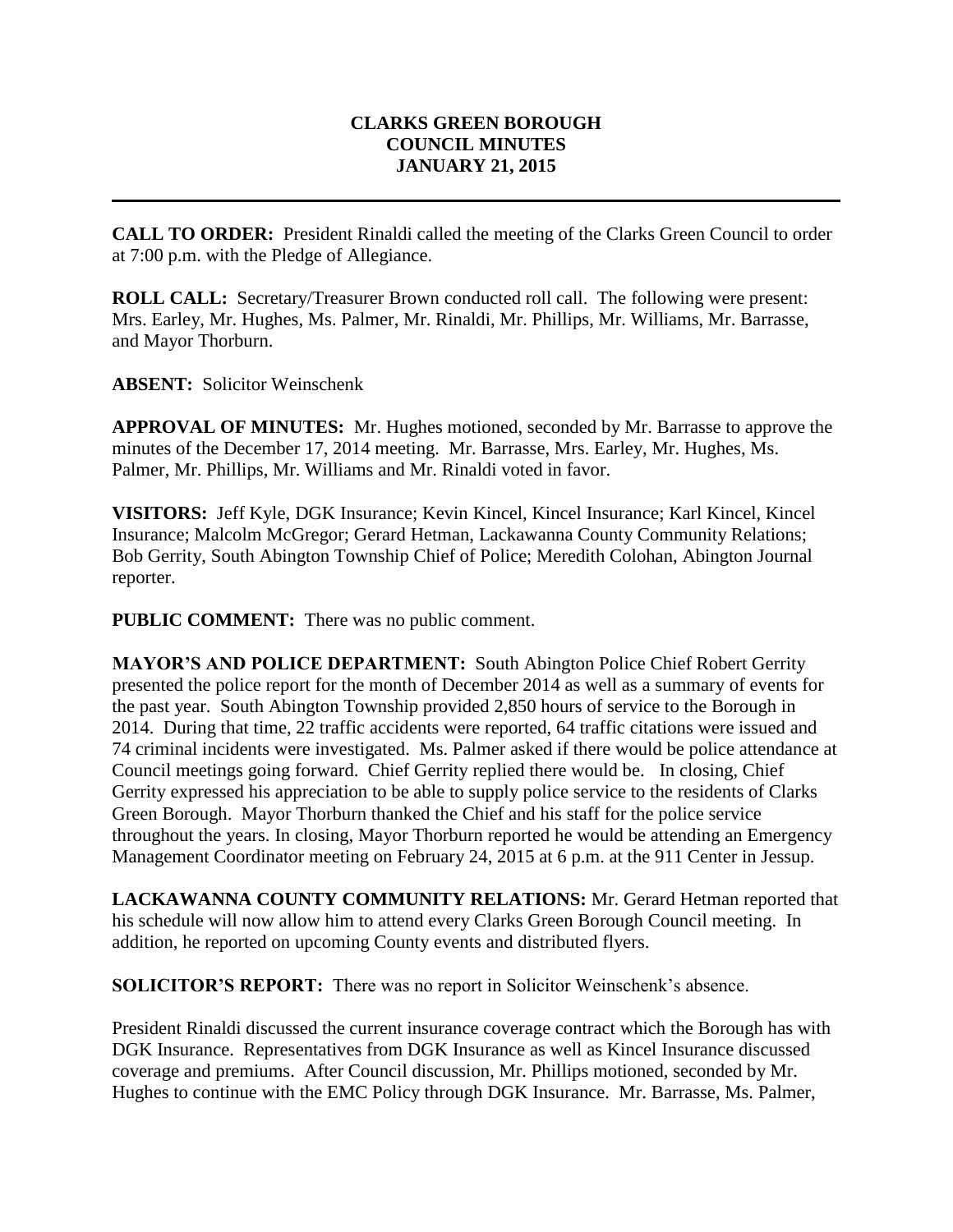Mrs. Earley, Mr. Hughes, Mr. Williams and Mr. Phillips voted in favor. Mr. Rinaldi voted against. President Rinaldi asked Malcolm McGregor who was in attendance if he would like to say a few words. He replied that he is a resident of North Abington Township and is visiting municipal Council meetings during his run for Magisterial District Judge.

**TREASURER'S REPORT AND BILL APPROVAL:** Mr. Hughes reported that he will meet with Mr. Cuck from the Abington Little League on Thursday, January 22, 2015 at 8:30 a.m. at the Borough Building to discuss their request for a donation and is inviting any Council member interested in attending. Mr. Hughes then presented the Treasurer's Report which was filed for audit. Current fund balances are as follows:

| <b>Capital Fund Money Market</b> | \$<br>29,358.97  |
|----------------------------------|------------------|
| General Fund Checking            | 196,528.04       |
| <b>General Fund Money Market</b> | 35,247.54        |
| Sewer Fund Checking              | 242,826.92       |
| Sewer Fund Money Market          | 84,933.21        |
| <b>State Funds Checking</b>      | 4,292.99         |
| <b>Total Checking/Savings</b>    | \$<br>593,187.67 |

Mr. Hughes compared checking account balances of last month and last year. With no questions from Council, Mr. Hughes motioned, seconded by Ms. Palmer to accept the Treasurer's Report and ratify the payment of the bills. Ms. Palmer, Mrs. Earley, Mr. Hughes, Mr. Barrasse, Mr. Williams, Mr. Phillips, and Mr. Rinaldi voted in favor. Mr. Hughes then discussed the Budget vs. Actual report with various balances compared to a month ago and a year ago. He then presented a report noting current sewer delinquencies and those residents who received a Certified letter regarding their balances. Mr. Hughes discussed the current interest rate being charged to delinquent sewer accounts. The Borough Solicitor suggested the Borough increase the quarterly sewer rate by .0833% per month which is 10% annually. Mr. Rinaldi reported the sewer ordinance fee as well as the millage will be set at a special meeting prior to the Work Session to be held on Wednesday, February 4, 2015.

**PERSONNEL:** Mr. Williams reported that January was a quiet month. He will have information on the draft ethics policy for the employee hand book.

**BUILDING & GROUNDS:** Mr. Phillips reported that all garage repairs and electrical issues have been completed.

**HEALTH & SAFETY:** Mr. Barrasse reported the Northeast Signal cost regarding the push button walk signal has been reduced from \$650.00 to \$261.00 after Mr. Barrasse spoke with them. He discussed the PennDot grant which will be applied for again in 2015. The replacement of the loop sensor by Northeast Signal will cost approximately \$1,000.00. This cost will be added to the PennDot grant application.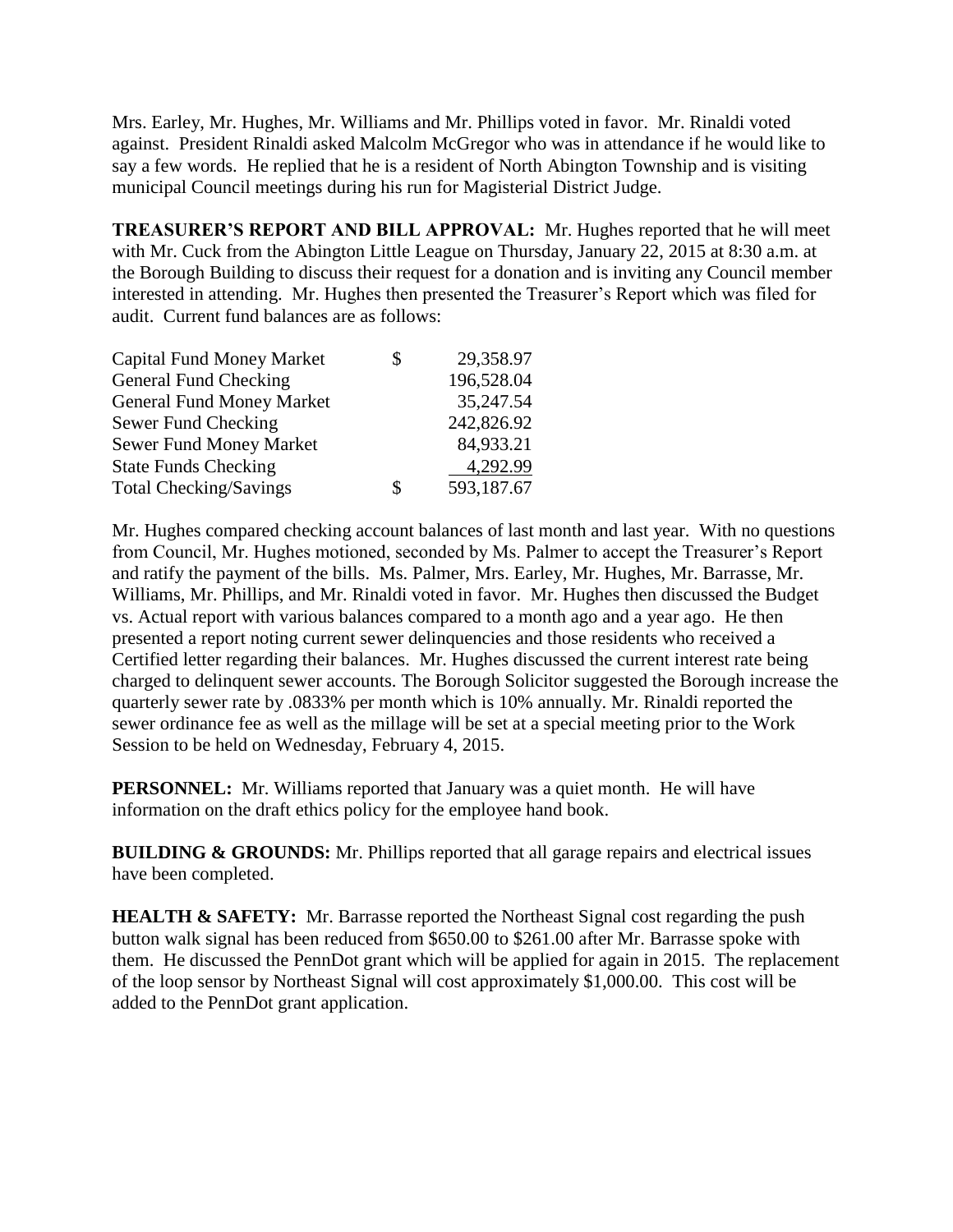**PUBLIC WORKS:** Mrs. Earley stated the DPW Foreman reports the staff has been working on organizing the garage and office area by acquiring low-cost shelving. She also reported the Borough received a letter from the EPA indicating it has reviewed the information sent to them about the MS4 compliance. The EPA has informed the Borough that Clarks Green has provided sufficient information and has met the conditions of their May 29, 2014 Administrative Order. As of the date of the letter, the EPA has closed its file on Clarks Green Borough and the Borough is not required to provide any additional information to them. The Borough will continue with the activities outlined in earlier correspondence to the EPA. The Borough engineer is sending the DPW staff more in-depth mapping to track the Borough water inlets. In closing, Mrs. Earley motioned, seconded by Mr. Hughes to allow the DPW to purchase shelving to organize the DPW garage and office at a cost of \$159.00. Mr. Phillips, Mr. Barrasse, Ms. Palmer, Mrs. Earley, Mr. Williams, Mr. Hughes and Mr. Rinaldi voted in favor.

**REFUSE & RECYCLING:** Ms. Palmer does not have anything to report on for refuse & recycling. Mr. Rinaldi reported that even after the Christmas tree collection, trees are still being spotted curbside. Any residents who have trees to pick up can call County Waste.

**AAJRB:** The Reorganization meeting for AAJRB will be held tomorrow evening. Ms. Palmer reported the December dinner meeting was held at the Scranton Country Club and was strictly a social event.

**ACOG:** Ms. Palmer reported she had a speaker lined up to attend the meeting, which she had to postpone due to her illness. The speakers for the meeting were the Friends of Lackawanna. She would like to see the Abington municipalities get on board with their disapproval of any landfill expansion. She reported that she did attend the LCAB meeting.

**NEW BUSINESS:** President Rinaldi discussed the letter from Tedrick Street resident John Sasz asking that his 2 EDU's be reduced to 1 EDU since he is living at that residence alone now after his mother passed away. Mr. Sasz has transferred the ownership of the property to his daughter and son-in-law, to whom Mr. Rinaldi has forwarded the letter of agreement. Ms. Palmer motioned, seconded by Mr. Phillips to allow the EDU's at 150 Tedrick Street be reduced from 2 EDU's to 1 EDU. Mr. Barrasse. Mr. Williams, Mr. Hughes, Mr. Phillips, Ms. Palmer, Mrs. Earley and Mr. Rinaldi voted in favor. Mr. Rinaldi discussed the yearly dues for the Lackawanna County Association of Boroughs. Mr. Hughes motioned, seconded by Mr. Barrasse to approve the payment of the yearly dues to the Lackawanna County Association of Boroughs. Mrs. Earley, Mr. Phillips, Ms. Palmer, Mr. Hughes, Mr. Williams, Mr. Barrasse and Mr. Rinaldi voted in favor. Mr. Rinaldi then discussed the consideration to reimburse Council members who attend the LCAB monthly dinners. Mr. Hughes motioned, seconded by Mr. Williams to allow Borough Council members to be reimbursed for attending the monthly LCAB meetings. Mr. Hughes, Mr. Williams, Mrs. Earley, Mr. Phillips, Mr. Barrasse, Ms. Palmer and Mr. Rinaldi voted in favor.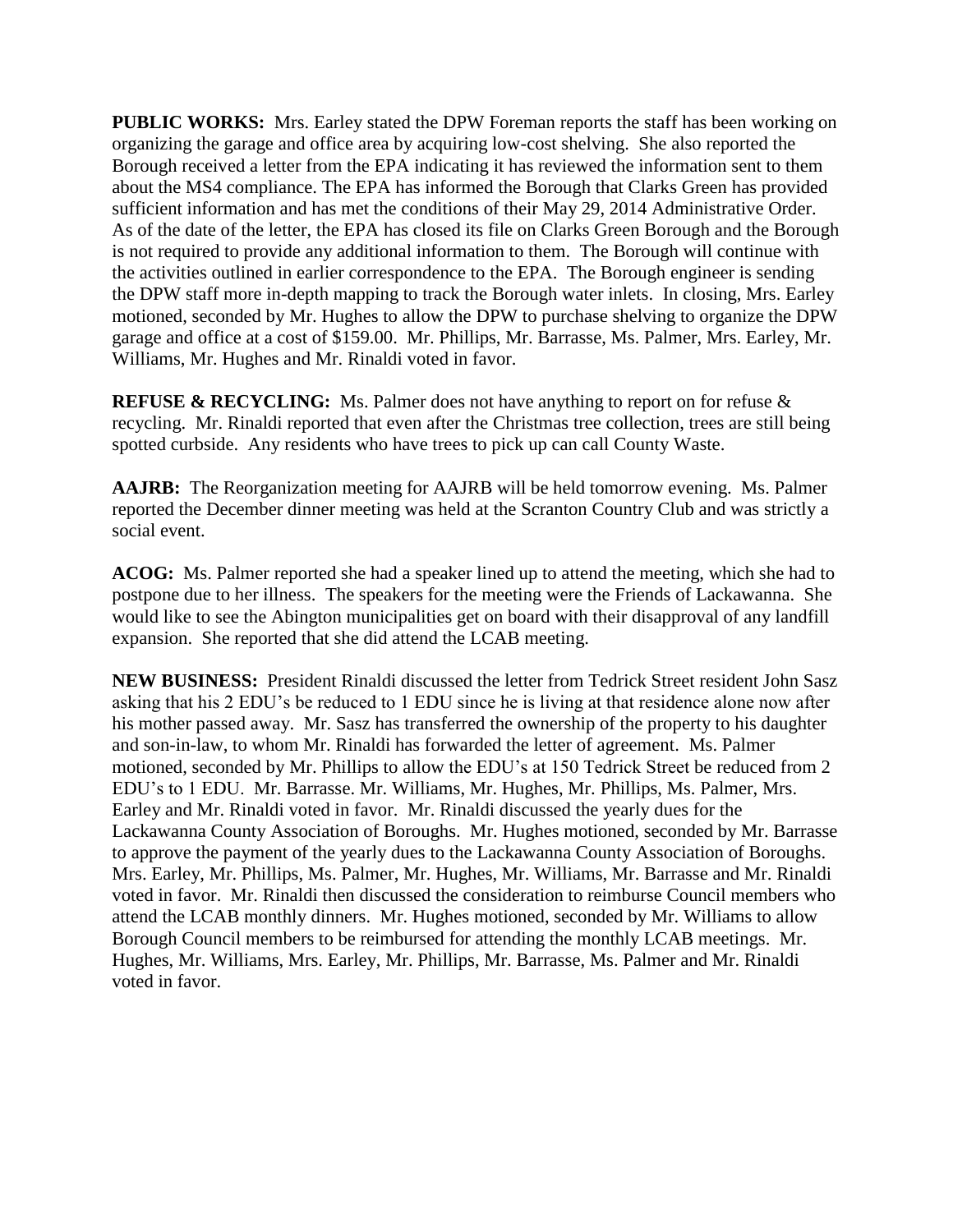**OLD BUSINESS:** Mr. Rinaldi discussed the re-appointments to various Borough Committees and Commissions. Ms. Palmer motioned, seconded by Mr. Barrasse to appoint the following residents to the following Clarks Green Borough Committees or Commissions:

| <b>Zoning Hearing Board</b><br>5 year terms                                                | <b>Ronald Leas</b><br>Atty. James Gillotti |
|--------------------------------------------------------------------------------------------|--------------------------------------------|
| January 1, 2015 – December 31, 2019                                                        |                                            |
| <b>Planning Commission</b><br>4 year terms<br>January 1, 2015 – December 31, 2018          | <b>Bruce Sherbine</b><br>Emil Pieski       |
| <b>Board of Health</b><br>3 year term<br>January 1, 2015 – December 31, 2017               | Kathleen Baumgardner, RN                   |
| 1 year term<br>January 1, 2015 – December 31, 2015                                         | William Thorburn, Mayor                    |
| <b>Shade Tree Commission</b><br>3 year term<br>January 1, 2015 – December 31, 2017         | Jon Thomas                                 |
| <b>Abington Area Joint Rec Board</b><br>5 year term<br>January 1, 2015 – December 31, 2019 | Diane Vietz                                |
| <b>Abington Area Wastewater Authority</b>                                                  | David Rinaldi, Council President           |

5 year term January 1, 2015 – December 31, 2019

Mr. Rinaldi then discussed the resignation of David Gromelski as the Clarks Green Borough representative to the Abington Regional Wastewater Authority. Mr. Rinaldi received a call from Atty. Gromelski last Wednesday to say he was resigning as the Borough representative to ARWA to become the ARWA solicitor. Mr. Gromelski e-mailed his letter of resignation to Mr. Rinaldi. At the ARWA meeting, Mr. Rinaldi acknowledged receipt of his e-mail. The ARWA solicitor cannot be appointed until his current position is replaced. Mr. Hughes presented Mr. Rinaldi with the name of a Borough resident who may agree to serve. Mr. Rinaldi spoke with the resident, who is an accountant, and this is a very busy time of year for her. He told her she can be appointed after tax season, in April. Meanwhile Mr. Rinaldi has offered to serve as the Borough ARWA representative until that time. He will resign that position after the Borough resident is appointed. Mrs. Earley motioned, seconded by Mr. Barrasse to allow David Rinaldi to serve as the Clarks Green Borough representative to ARWA until the position can be filled by a Clarks Green resident appointment in April 2015. Mr. Williams, Mr. Hughes, Mr. Phillips, Mr. Barrasse, Ms. Palmer, and Mrs. Early voted in favor. Mr. Rinaldi abstained. Mr. Rinaldi will call Mr. Donald Snyder to tell him he was appointed and will be at their meetings for the next